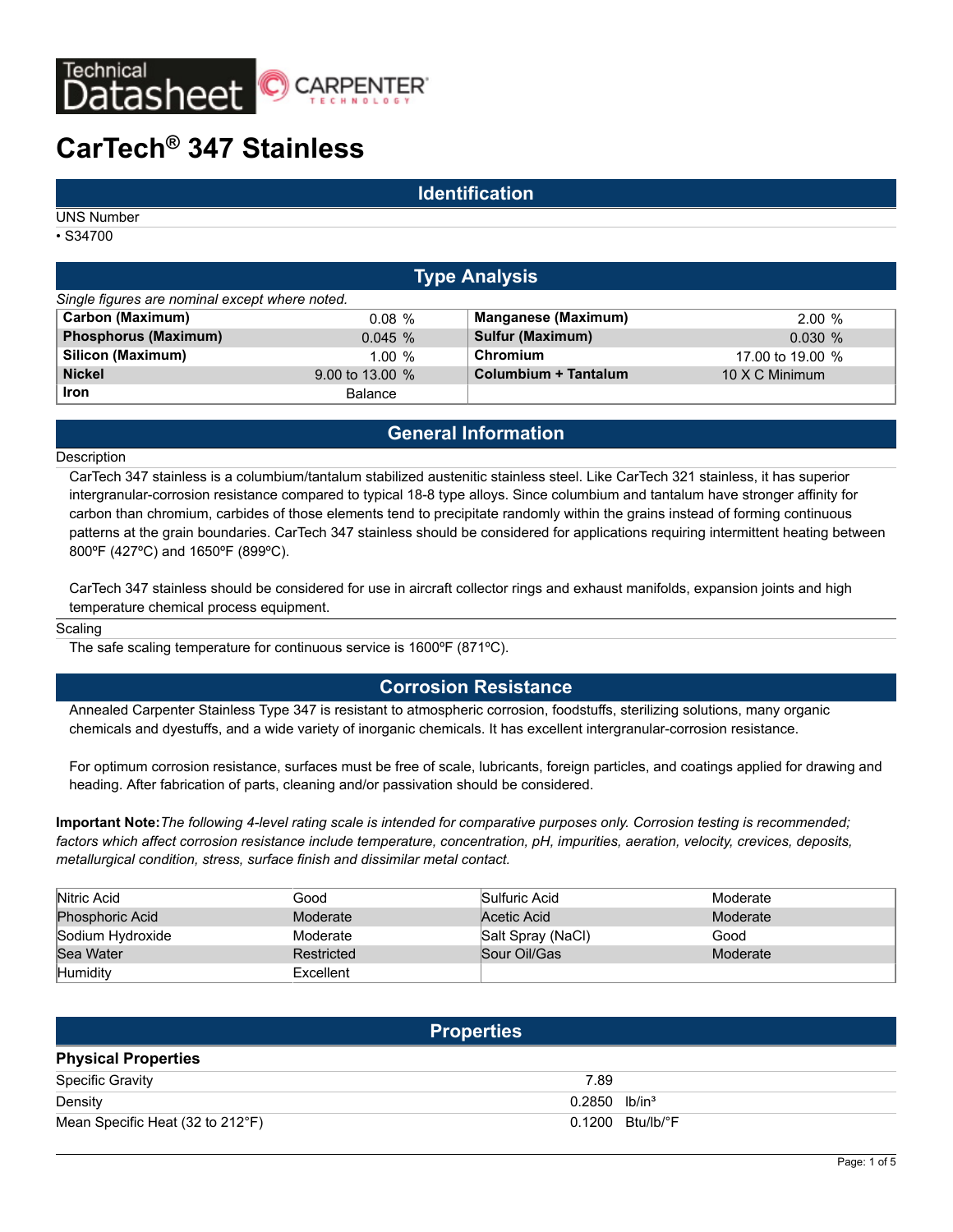# **CarTech® 347 Stainless**

| Mean CTE (32 to 1200°F)       | $10.4 \times 10 \cdot \sin/\ln$ <sup>o</sup> F |  |
|-------------------------------|------------------------------------------------|--|
| Modulus of Elasticity (E)     | 28.0 x 10 ∘ksi                                 |  |
| Electrical Resistivity (73°F) | 433.0 ohm-cir-mil/ft                           |  |

**Typical Mechanical Properties**

# **Typical Elevated Temperature Mechanical Properties**

Annealed condition

|                            |      |                           |            |           |                                               | <b>Short-Time Tensile Tests</b> |                              |                          | <b>Creep Tests</b>                                      |
|----------------------------|------|---------------------------|------------|-----------|-----------------------------------------------|---------------------------------|------------------------------|--------------------------|---------------------------------------------------------|
| <b>Test</b><br>Temperature |      | 0.2%<br>Yield<br>Strength |            |           | <b>Ultimate</b><br><b>Tensile</b><br>Strength | %<br><b>Elongation in</b>       | $\%$<br>Reduction<br>of Area |                          | <b>Stress for</b><br>1% Creep in<br><b>10,000 Hours</b> |
| ۰F                         | ۰c   | ksi                       | <b>MPa</b> | ksi       | <b>MPa</b>                                    | $2"$ (50.8 mm)                  |                              | ksi                      | MPa                                                     |
| 70                         | 21   | 37                        | 255        | 90        | 620                                           | 50                              | 65                           |                          |                                                         |
| 200                        | 93   | 36                        | 248        | 84        | 579                                           | 45                              | 70                           |                          |                                                         |
| 300                        | 149  | 35                        | 241        | 78        | 538                                           | 42                              | 72                           | -                        |                                                         |
| 400                        | 204  | 30                        | 207        | 76        | 524                                           | 38                              | 74                           |                          | -                                                       |
| 500                        | 260  | 28                        | 193        | 74        | 510                                           | 36                              | 71                           | $\overline{\phantom{a}}$ |                                                         |
| 600                        | 316  | 25                        | 172        | 72<br>496 |                                               | 35                              | 72                           |                          |                                                         |
| 700                        | 371  | 23                        | 159        | 68        | 469                                           | 35                              | 72                           |                          |                                                         |
| 800                        | 427  | 22                        | 152        | 66        | 455                                           | 35                              | 70                           |                          |                                                         |
| 900                        | 482  | 21                        | 145        | 63        | 434                                           | 34                              | 69                           |                          |                                                         |
| 1000                       | 538  | 21                        | 145        | 59        | 407                                           | 34                              | 65                           | 17                       | 117                                                     |
| 1100                       | 593  | 20                        | 138        | 55        | 379                                           | 35                              | 67                           | 13                       | 90                                                      |
| 1200                       | 649  | 20                        | 138        | 48        | 331                                           | 36                              | 67                           | 7                        | 48                                                      |
| 1300                       | 704  | 20                        | 138        | 40        | 276                                           | 36                              | 70                           | 5                        | 34                                                      |
| 1400                       | 760  | 19                        | 131        | 31        | 214                                           | 37                              | 70                           | 2                        | 14                                                      |
| 1500                       | 816  | 17                        | 117        | 25        | 172                                           | 40                              | 70                           | 2                        | 14                                                      |
| 1600                       | 871  | 15                        | 103        | 20        | 138                                           | 40                              | 70                           |                          | 7                                                       |
| 1700                       | 927  | 12                        | 83         | 15        | 103                                           | 45                              | 72                           |                          |                                                         |
| 1800                       | 982  |                           |            | 12        | 83                                            | 50                              | 75                           |                          |                                                         |
| 1900                       | 1038 |                           |            | 10        | 69                                            | 60                              | 77                           |                          |                                                         |

# Typical Room Temperature Mechanical Properties<br>1" (25.4 mm) round bar, annealed 1900°F (1038°C)

|     | 0.2%<br><b>Ultimate</b><br>Yield<br>Tensile<br>Strength<br>Strength |     |     | % Elongation<br>in 2" | $\frac{1}{2}$<br>Reduction | <b>Brinell</b><br><b>Hardness</b> | izod<br>Impact<br>Strength |     |  |
|-----|---------------------------------------------------------------------|-----|-----|-----------------------|----------------------------|-----------------------------------|----------------------------|-----|--|
| ksi | <b>MPa</b>                                                          | ksi | MPa | $(50.8 \text{ mm})$   | of Area                    |                                   | ft-lb                      | J   |  |
| 37  | 255                                                                 | 90  | 621 | 50                    | 65                         | 150                               | 110                        | 149 |  |

# Typical Stress Rupture Strength<br>Annealed condition

|                         |     | <b>Stress for Rupture in</b> |                    |                     |            |  |  |  |  |
|-------------------------|-----|------------------------------|--------------------|---------------------|------------|--|--|--|--|
| <b>Test Temperature</b> |     |                              | <b>1,000 Hours</b> | <b>10,000 Hours</b> |            |  |  |  |  |
| ۰F                      | ۰c  | ksi                          | MPa                | ksi                 | <b>MPa</b> |  |  |  |  |
| 1100                    | 593 | 30                           | 207                | 22                  | 152        |  |  |  |  |
| 1200                    | 649 | 18                           | 124                |                     | 76         |  |  |  |  |
| 1300                    | 704 |                              | 76                 | 5                   | 34         |  |  |  |  |
| 1400                    | 760 |                              | 48                 |                     |            |  |  |  |  |
| 1500                    | 816 |                              | 34                 |                     |            |  |  |  |  |

# **Heat Treatment**

Annealing

Heat to 1850/2000ºF (1010/1093ºC) and quench in water. Brinell hardness approximately 150.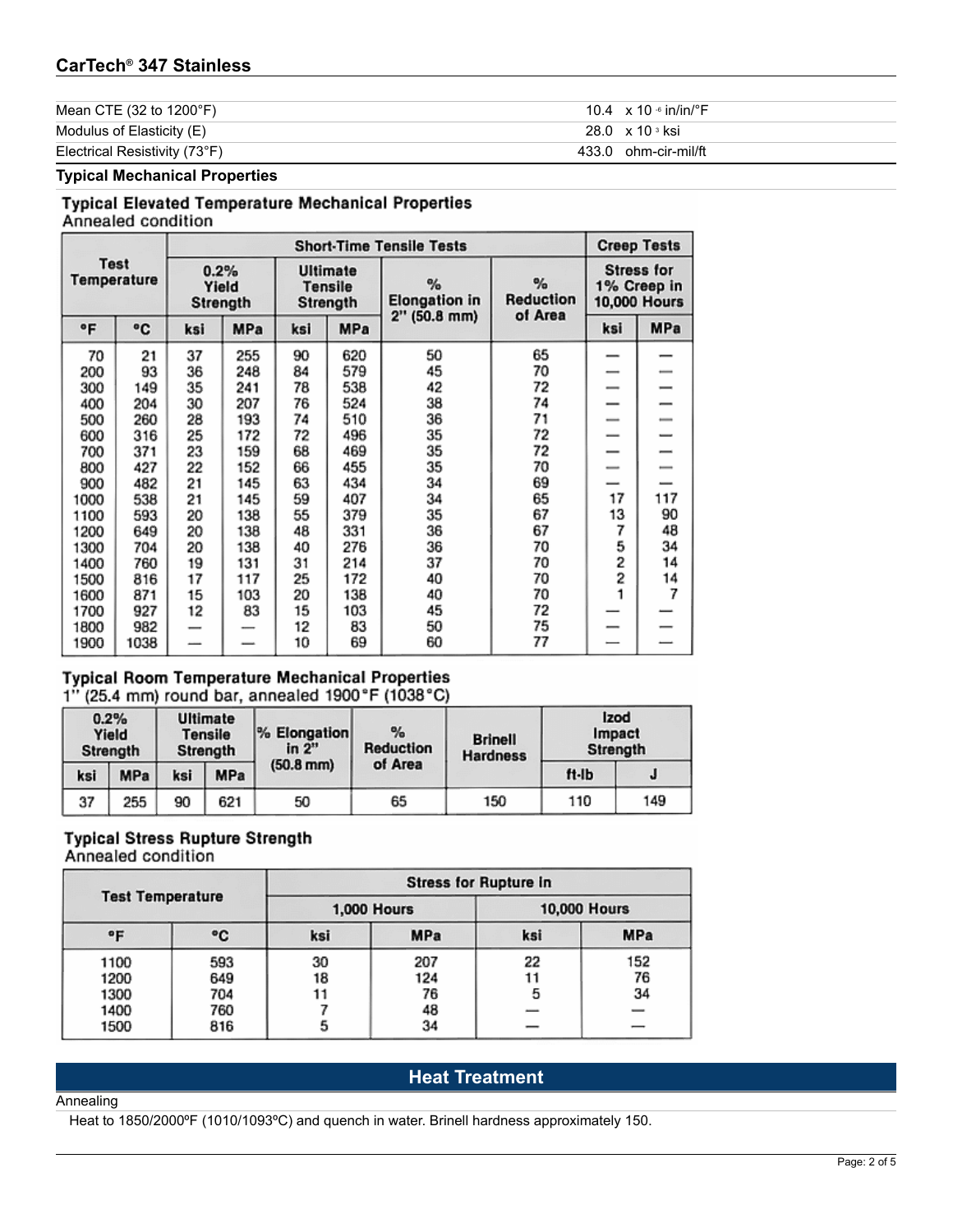#### Hardening

Can only be hardened by cold working.

#### **Stabilizing**

When temperatures up to about 1600°F (871°C) are expected in service, a stabilizing treatment at 1550/1650°F (843/899°C) may be used to provide optimum intergranular corrosion resistance.

# **Workability**

#### Hot Working

Carpenter Stainless Type 347 is readily forged, hot headed, riveted and upset. Because of its high red-hardness, more power for a given reduction is required than with mild steel.

#### Forging

Heat uniformly to 2100/2250ºF (1149/1232ºC). Do not forge below 1700ºF (927ºC). Forgings can be air-cooled. For full corrosion resistance, forgings must be water quenched or annealed.

#### Cold Working

Carpenter Stainless Type 347 is readily fabricated by cold working. Being extremely tough and ductile, it responds to deep drawing, bending, forming and upsetting. After cold working, it is slightly magnetic. The tensile strength and hardness of Carpenter Stainless Type 347 can be significantly increased by cold working.

#### **Machinability**

Like all austenitic steels, Carpenter Stainless Type 347 machines with tough and stringy chips. Rigidly supported tools, with as heavy a cut as possible, should be used to prevent glazing. Moderate cold working can improve machined surface finish.

Following are typical feeds and speeds for Carpenter Stainless Type 347.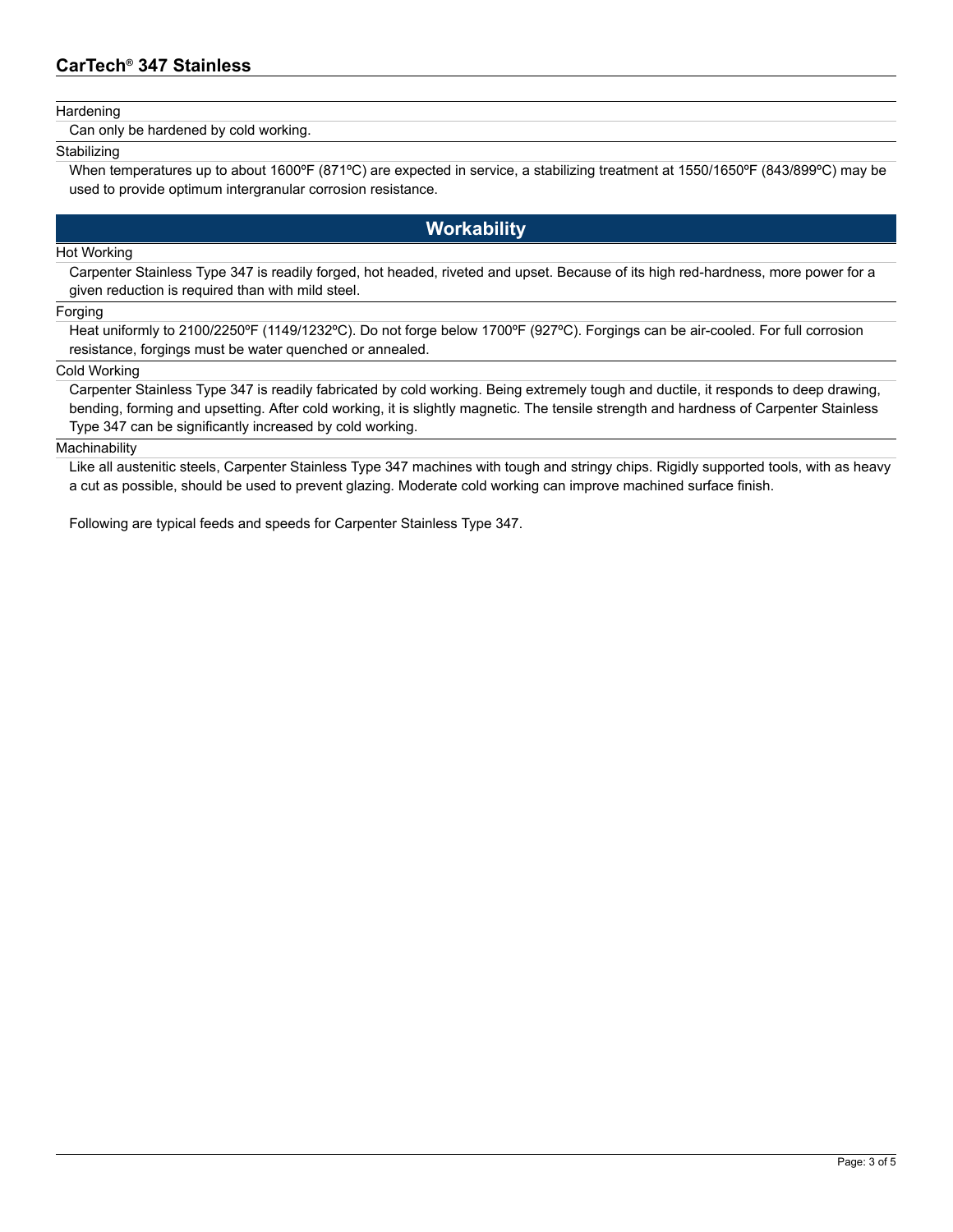# Typical Machining Speeds and Feeds - Carpenter Stainless Type 347 and 348

The speeds and feeds in the following charts are conservative recommendations for initial setup. Higher speeds and feeds may be attainable depending on machining environment.

## Turning-Single-Point and Box Tools

| Depth    |          | High Speed Tools |            | Carbide Tools (Inserts) |             |        |       |  |
|----------|----------|------------------|------------|-------------------------|-------------|--------|-------|--|
| of Cut   | Tool     |                  |            | Tool                    | Speed (fpm) | Feed   |       |  |
| (Inches) | Material | Speed (fpm)      | Feed (ipr) | Material                | Uncoated    | Coated | (ipr) |  |
| 150      | T15      | 85               | .015       | C2                      | 350         | 450    | 015   |  |
| 025      | M42      | 100              | .007       | CЗ                      | 400         | 520    | .007  |  |

#### Turning-Cut-Off and Form Tools

|                | Tool Material |       |      | Feed (ipr)                  |      |                          |      |       |       |  |  |  |
|----------------|---------------|-------|------|-----------------------------|------|--------------------------|------|-------|-------|--|--|--|
| High           | Car-          | Speed |      | Cut-Off Tool Width (inches) |      | Form Tool Width (inches) |      |       |       |  |  |  |
| Speed<br>Tools | bide<br>Tools | (fpm) | 1/16 | 1/8                         | 1/4  | 1/2                      |      | 1 ½   |       |  |  |  |
| м2             |               | 80    | .001 | 0015                        | 002  | 0015                     | .001 | .001  | .001  |  |  |  |
|                | C2            | 300   | .004 | 0055                        | .007 | .005                     | .004 | .0035 | .0035 |  |  |  |

#### Rough Reaming

| High Speed<br>Carbide Tools |                |                  |                |      |      |      | Feed (ipr) Reamer Diameter (inches) |       |      |
|-----------------------------|----------------|------------------|----------------|------|------|------|-------------------------------------|-------|------|
| Tool<br>Material            | Speed<br>(fpm) | Tool<br>Material | Speed<br>(fpm) | 1/8  | 1/4  | 1/2  |                                     | 1 1/2 |      |
| M7                          | 70             | C2               | 90             | .003 | .005 | .008 | .012                                | .015  | .018 |

#### Drilling

|          | <b>High Speed Tools</b> |      |                                                             |      |      |      |      |      |      |  |  |  |
|----------|-------------------------|------|-------------------------------------------------------------|------|------|------|------|------|------|--|--|--|
| Tool     | Speed                   |      | Feed (inches per revolution) Nominal Hole Diameter (inches) |      |      |      |      |      |      |  |  |  |
| Material | (fpm)                   | 1/16 | 1/8                                                         | 1/4  | 1/2  | 3/4  |      | 1½   |      |  |  |  |
| T15, M42 | 50-60                   | .001 | .002                                                        | .004 | .007 | .010 | .012 | .015 | .018 |  |  |  |

#### Die Threading

|                                                                                           | FPM for High Speed Tools |       |       |       |  |  |  |  |  |  |  |
|-------------------------------------------------------------------------------------------|--------------------------|-------|-------|-------|--|--|--|--|--|--|--|
| <b>Tool Material</b><br>16 to 24, tpi<br>25 and up, tpi<br>8 to 15, tpi<br>7 or less, tpi |                          |       |       |       |  |  |  |  |  |  |  |
| M1, M2, M7, M10                                                                           | 8-15                     | 10-20 | 15-25 | 25-30 |  |  |  |  |  |  |  |

#### Milling, End-Peripheral

| Depth    |          | <b>High Speed Tools</b> |     |                                 |     | Carbide Tools |          |       |                                 |     |      |       |
|----------|----------|-------------------------|-----|---------------------------------|-----|---------------|----------|-------|---------------------------------|-----|------|-------|
| of Cut   | Tool     | Speed                   |     | Feed (ipt) Cutter Diameter (in) |     |               | Tool     | Speed | Feed (ipt) Cutter Diameter (in) |     |      |       |
| (inches) | Material | "forn).                 | 1/4 | 1/2                             | 3/4 | $1-2$         | Material | (fpm) | 1/4                             | 1/2 | 34   | $1-2$ |
| 050      | M2, M7   | 75                      | 001 | 002                             | 003 | 004           | C2       | 270   | 001                             | 002 | .003 | 005   |

#### Tapping

| ,,,,,,        |                  | <b>DIAGAINIA</b>     |                         |                 |
|---------------|------------------|----------------------|-------------------------|-----------------|
|               | High Speed Tools |                      | <b>High Speed Tools</b> |                 |
| Tool Material | Speed (fpm)      | <b>Tool Material</b> | Speed (fpm)             | Chip Load (ipt) |
| M1, M7, M10   | 12-25            | M2. M7               | 15                      | .003            |

**Broaching** 

When using carbide tools, surface speed feet/minute (SFPM) can be increased between 2 and 3 times over the high-speed suggestions. Feeds can be increased between 50 and 100%.

Figures used for all metal removal operations covered are average. On certain work, the nature of the part may require adjustment of speeds and feeds. Each job has to be developed for best production results with optimum tool life. Speeds or feeds should be increased or decreased in small steps.

Additional Machinability Notes

When using carbide tools, surface speed feet/minute (sfpm) can be increased between 2 and 3 times over the high speed suggestions. Feeds can be increased between 50 and 100%.

Figures used for all metal removal operations covered are average. On certain work, the nature of the part may require adjustment of speeds and feeds. Each job has to be developed for best production results with optimum tool life. Speeds or feeds should be increased or decreased in small steps.